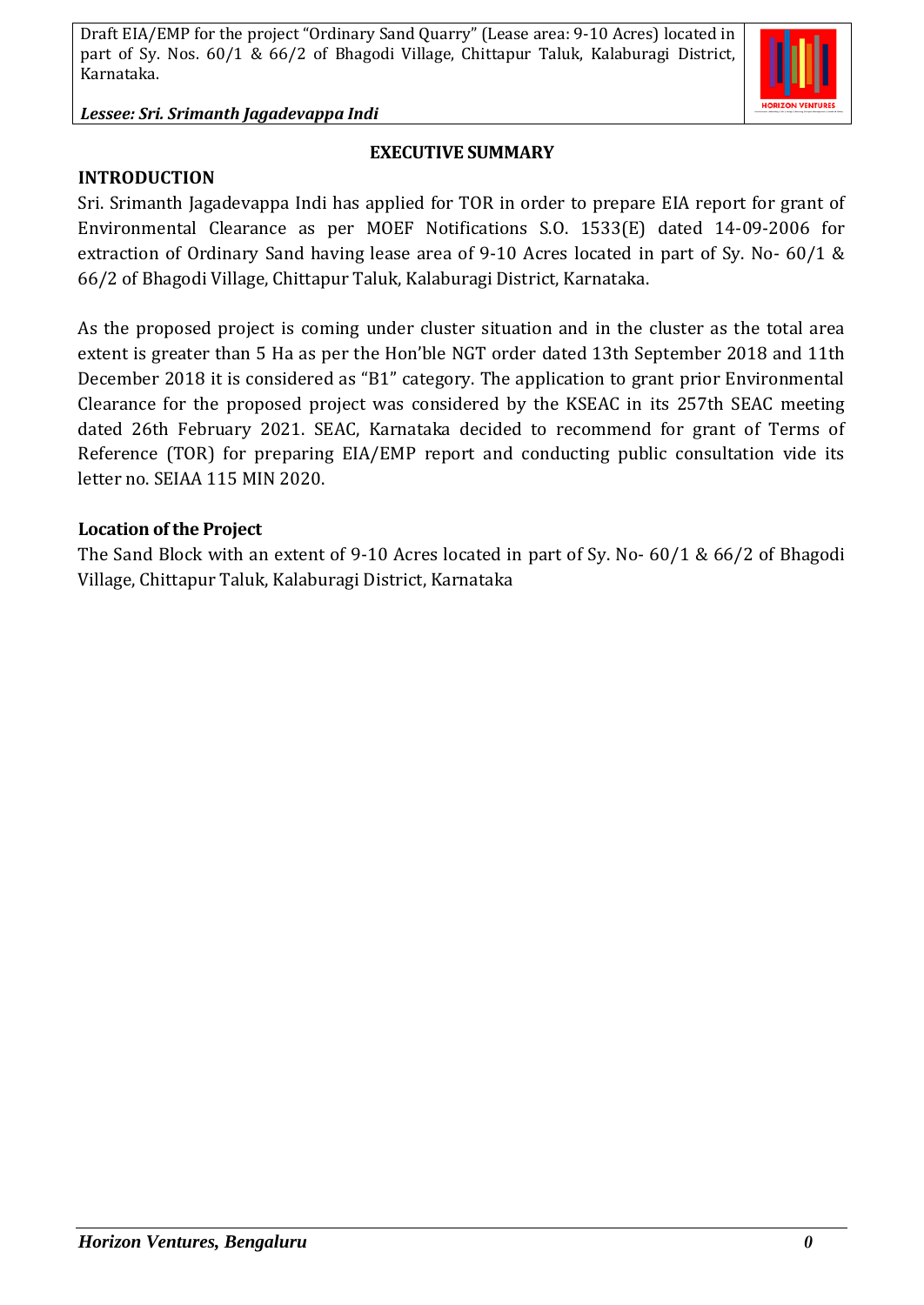

*Lessee: Sri. Srimanth Jagadevappa Indi*

#### **TABLE 1: SALIENT FEATURES OF THE PROJECT SITE**

| Latitude/Longitude<br>Site elevation above MSL<br>Land use at the proposed<br>project site | Corner<br>Pillar<br>$\mathbf{A}$<br>B<br>$\mathsf{C}$<br>D<br>E<br>$\overline{F}$<br>G<br>H<br>$\mathbf I$<br>Type of land use |                             | Latitude<br>N 17° 11' 30.70"<br>N 17° 11' 30.60"<br>N 17º 11' 28.70"<br>N 17° 11' 27.60"<br>N 17º 11' 25.70"<br>N 17° 11' 23.10"<br>N 17º 11' 23.90"<br>N 17° 11' 23.60"<br>N 17º 11' 25.30"<br><b>WGS-84 DATUM</b><br>Existing / | Longitude<br>E 77° 03' 31.30"<br>E 77° 03' 31.70"<br>E 77° 03' 33.30"<br>E 77° 03' 35.00"<br>E 77° 03' 38.80"<br>E 77° 03' 36.60"<br>E 77° 03' 31.70"<br>E 77° 03' 31.50"<br>E 77° 03' 28.30" |                                                |  |  |  |
|--------------------------------------------------------------------------------------------|--------------------------------------------------------------------------------------------------------------------------------|-----------------------------|-----------------------------------------------------------------------------------------------------------------------------------------------------------------------------------------------------------------------------------|-----------------------------------------------------------------------------------------------------------------------------------------------------------------------------------------------|------------------------------------------------|--|--|--|
|                                                                                            |                                                                                                                                |                             |                                                                                                                                                                                                                                   |                                                                                                                                                                                               |                                                |  |  |  |
|                                                                                            |                                                                                                                                |                             |                                                                                                                                                                                                                                   |                                                                                                                                                                                               |                                                |  |  |  |
|                                                                                            |                                                                                                                                |                             |                                                                                                                                                                                                                                   |                                                                                                                                                                                               |                                                |  |  |  |
|                                                                                            |                                                                                                                                |                             |                                                                                                                                                                                                                                   |                                                                                                                                                                                               |                                                |  |  |  |
|                                                                                            |                                                                                                                                |                             |                                                                                                                                                                                                                                   |                                                                                                                                                                                               |                                                |  |  |  |
|                                                                                            |                                                                                                                                |                             |                                                                                                                                                                                                                                   |                                                                                                                                                                                               |                                                |  |  |  |
|                                                                                            |                                                                                                                                |                             |                                                                                                                                                                                                                                   |                                                                                                                                                                                               |                                                |  |  |  |
|                                                                                            |                                                                                                                                |                             |                                                                                                                                                                                                                                   |                                                                                                                                                                                               |                                                |  |  |  |
|                                                                                            |                                                                                                                                |                             |                                                                                                                                                                                                                                   |                                                                                                                                                                                               |                                                |  |  |  |
|                                                                                            |                                                                                                                                |                             |                                                                                                                                                                                                                                   |                                                                                                                                                                                               |                                                |  |  |  |
|                                                                                            |                                                                                                                                |                             |                                                                                                                                                                                                                                   |                                                                                                                                                                                               |                                                |  |  |  |
|                                                                                            |                                                                                                                                |                             |                                                                                                                                                                                                                                   |                                                                                                                                                                                               |                                                |  |  |  |
|                                                                                            |                                                                                                                                |                             |                                                                                                                                                                                                                                   |                                                                                                                                                                                               |                                                |  |  |  |
|                                                                                            |                                                                                                                                |                             |                                                                                                                                                                                                                                   |                                                                                                                                                                                               |                                                |  |  |  |
|                                                                                            |                                                                                                                                |                             |                                                                                                                                                                                                                                   |                                                                                                                                                                                               | 397.0m to 395.5m MSL                           |  |  |  |
|                                                                                            |                                                                                                                                |                             |                                                                                                                                                                                                                                   |                                                                                                                                                                                               |                                                |  |  |  |
|                                                                                            |                                                                                                                                |                             |                                                                                                                                                                                                                                   | <b>End of lease</b>                                                                                                                                                                           |                                                |  |  |  |
|                                                                                            |                                                                                                                                |                             | present                                                                                                                                                                                                                           | (Hectares)                                                                                                                                                                                    |                                                |  |  |  |
|                                                                                            |                                                                                                                                |                             | (Hectares)                                                                                                                                                                                                                        |                                                                                                                                                                                               |                                                |  |  |  |
|                                                                                            | Area to be Excavated                                                                                                           |                             |                                                                                                                                                                                                                                   | 3.156                                                                                                                                                                                         |                                                |  |  |  |
|                                                                                            | Storage of Top soil/                                                                                                           |                             |                                                                                                                                                                                                                                   | 0.587                                                                                                                                                                                         |                                                |  |  |  |
|                                                                                            | Green Belt.                                                                                                                    |                             |                                                                                                                                                                                                                                   |                                                                                                                                                                                               |                                                |  |  |  |
|                                                                                            | Area Un-utilized                                                                                                               |                             | 3.743                                                                                                                                                                                                                             | $-$                                                                                                                                                                                           |                                                |  |  |  |
|                                                                                            | <b>TOTAL</b>                                                                                                                   |                             | 3.743                                                                                                                                                                                                                             | 3.743                                                                                                                                                                                         |                                                |  |  |  |
|                                                                                            |                                                                                                                                |                             |                                                                                                                                                                                                                                   |                                                                                                                                                                                               |                                                |  |  |  |
| Nearest roadway                                                                            | NH 52 - 27.85 Kms (W) (Gulbarga to Bijapur Road)                                                                               |                             |                                                                                                                                                                                                                                   |                                                                                                                                                                                               |                                                |  |  |  |
|                                                                                            | SH 126 - 5.00 Kms (E) (Chittapur to Tengli road)                                                                               |                             |                                                                                                                                                                                                                                   |                                                                                                                                                                                               |                                                |  |  |  |
|                                                                                            | Mudbol - Bhagodi Road (S) - 0.98 Kms                                                                                           |                             |                                                                                                                                                                                                                                   |                                                                                                                                                                                               |                                                |  |  |  |
| <b>Nearest Railway Station</b>                                                             | Chittapur Railway Station - 8.50 Kms (SE)                                                                                      |                             |                                                                                                                                                                                                                                   |                                                                                                                                                                                               |                                                |  |  |  |
| Nearest Railway line                                                                       | Tandur - Yadgir broad-gauge section of South Central                                                                           |                             |                                                                                                                                                                                                                                   |                                                                                                                                                                                               |                                                |  |  |  |
|                                                                                            | railways                                                                                                                       |                             |                                                                                                                                                                                                                                   |                                                                                                                                                                                               |                                                |  |  |  |
| Nearest Air Port                                                                           | Kalburagi Airport, Kalaburagi -16.75 kms, towards NW                                                                           |                             |                                                                                                                                                                                                                                   |                                                                                                                                                                                               |                                                |  |  |  |
| Nearest village/major town                                                                 | Bhagodi Village - 1.90 km (SW)                                                                                                 |                             |                                                                                                                                                                                                                                   |                                                                                                                                                                                               |                                                |  |  |  |
|                                                                                            | Chittapur - 7.40 Kms (SE)                                                                                                      |                             |                                                                                                                                                                                                                                   |                                                                                                                                                                                               |                                                |  |  |  |
|                                                                                            |                                                                                                                                |                             |                                                                                                                                                                                                                                   |                                                                                                                                                                                               |                                                |  |  |  |
| Ecologically sensitive zone                                                                | None                                                                                                                           |                             |                                                                                                                                                                                                                                   |                                                                                                                                                                                               |                                                |  |  |  |
|                                                                                            |                                                                                                                                |                             |                                                                                                                                                                                                                                   |                                                                                                                                                                                               |                                                |  |  |  |
|                                                                                            |                                                                                                                                |                             |                                                                                                                                                                                                                                   |                                                                                                                                                                                               |                                                |  |  |  |
| Historical/tourist places                                                                  |                                                                                                                                |                             |                                                                                                                                                                                                                                   |                                                                                                                                                                                               |                                                |  |  |  |
| <b>Nearest Industries</b>                                                                  |                                                                                                                                | Kagina River - 180 mts (NE) |                                                                                                                                                                                                                                   |                                                                                                                                                                                               |                                                |  |  |  |
|                                                                                            | None within 10 kms<br>None within 5 km radius area<br>None                                                                     |                             |                                                                                                                                                                                                                                   |                                                                                                                                                                                               |                                                |  |  |  |
|                                                                                            | Hills/valleys<br>Reserved/Protected forests                                                                                    |                             |                                                                                                                                                                                                                                   | Nearest water bodies                                                                                                                                                                          | No major hills and valleys within 10 km radius |  |  |  |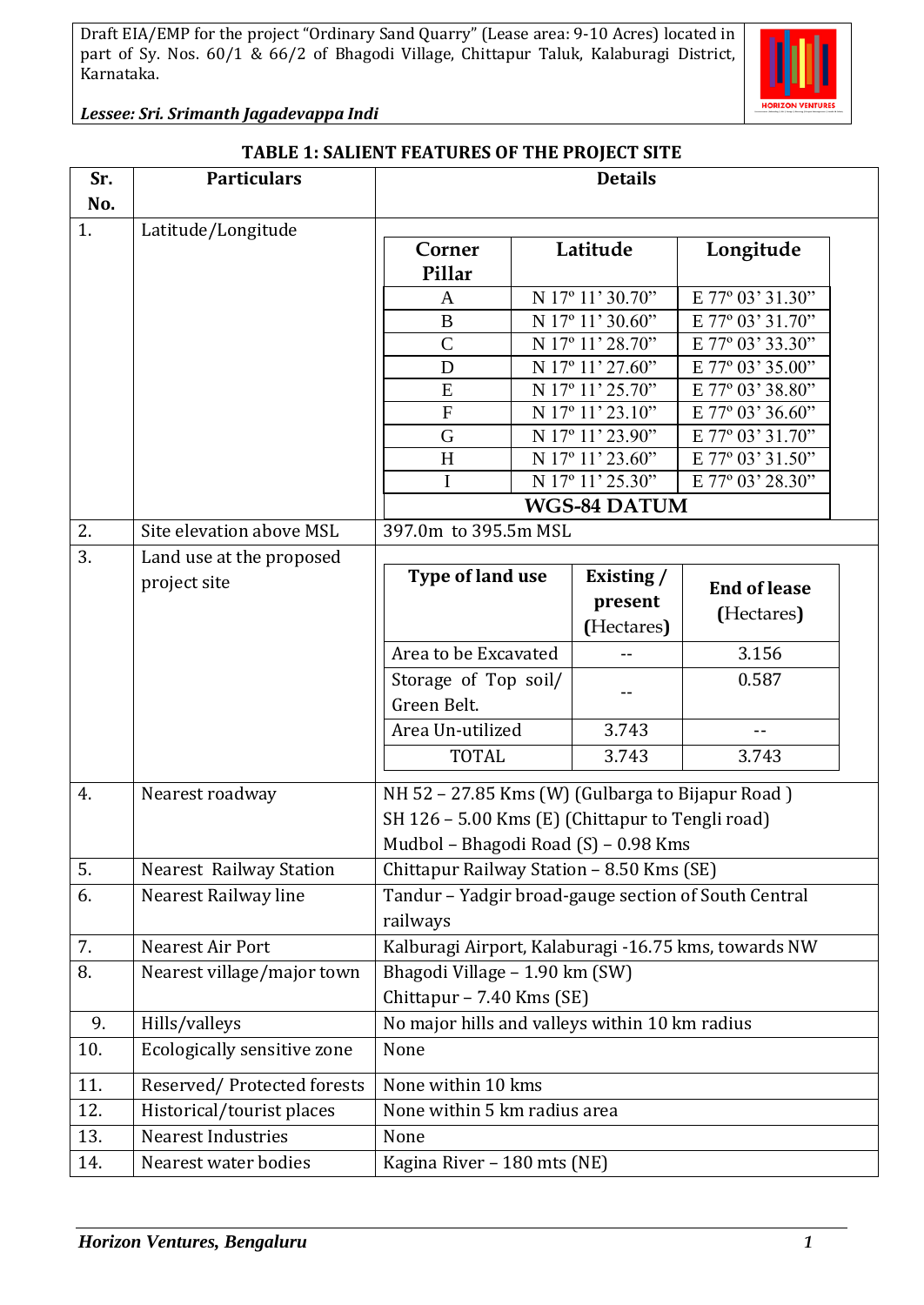

*Lessee: Sri. Srimanth Jagadevappa Indi*

### **PROJECT DESCRIPTION Method of Quarrying**

An open cast method semi mechanized method will be adopted to operate the area. Since, the annual production is about 63,330 Tons per annum for 3 years; the Open cast method semi mechanized method will be followed during the plan period.

# **Anticipated life of the quarry**

Life of the mine in this case is for 3 year or till the reserves get exhausted.

# **Conceptual Quarry Plan**

Based on reserves of Ordinary Sand as Production capacity of 63,330 Tons per annum for the 3 years plan period, thus the anticipated life of the will be till the reserves get exhausted.

# **Waste Generation & Disposal**

There is no such reduction of waste / mineral reject processing possibilities are proposed during plan period. There is no proposal of dumping during the proposed ensuing quarrying period, & concurrent backfilling is proposed.

## **Water Requirement & Source**

Total water requirement for the project will be 6.67 KLD, Requirement is met by procurement of water from the bore well nearby Tankers.

#### **Manpower Requirement**

The said quarry provides direct employment to 17 people and generate indirect employment for 34 more people. Most of the directly employed manpower falls under skilled category Preference will be given to the local people as per their eligibility.

#### **Site Infrastructure**

The Quarry will have its own office premises, canteen, first-aid center etc. Quarry office is well connected with wireless and telephone, internet & e-mail facilities for communication. The Quarry is provided with a workshop to undertake repairs and regular maintenance of quarrying machinery deployed.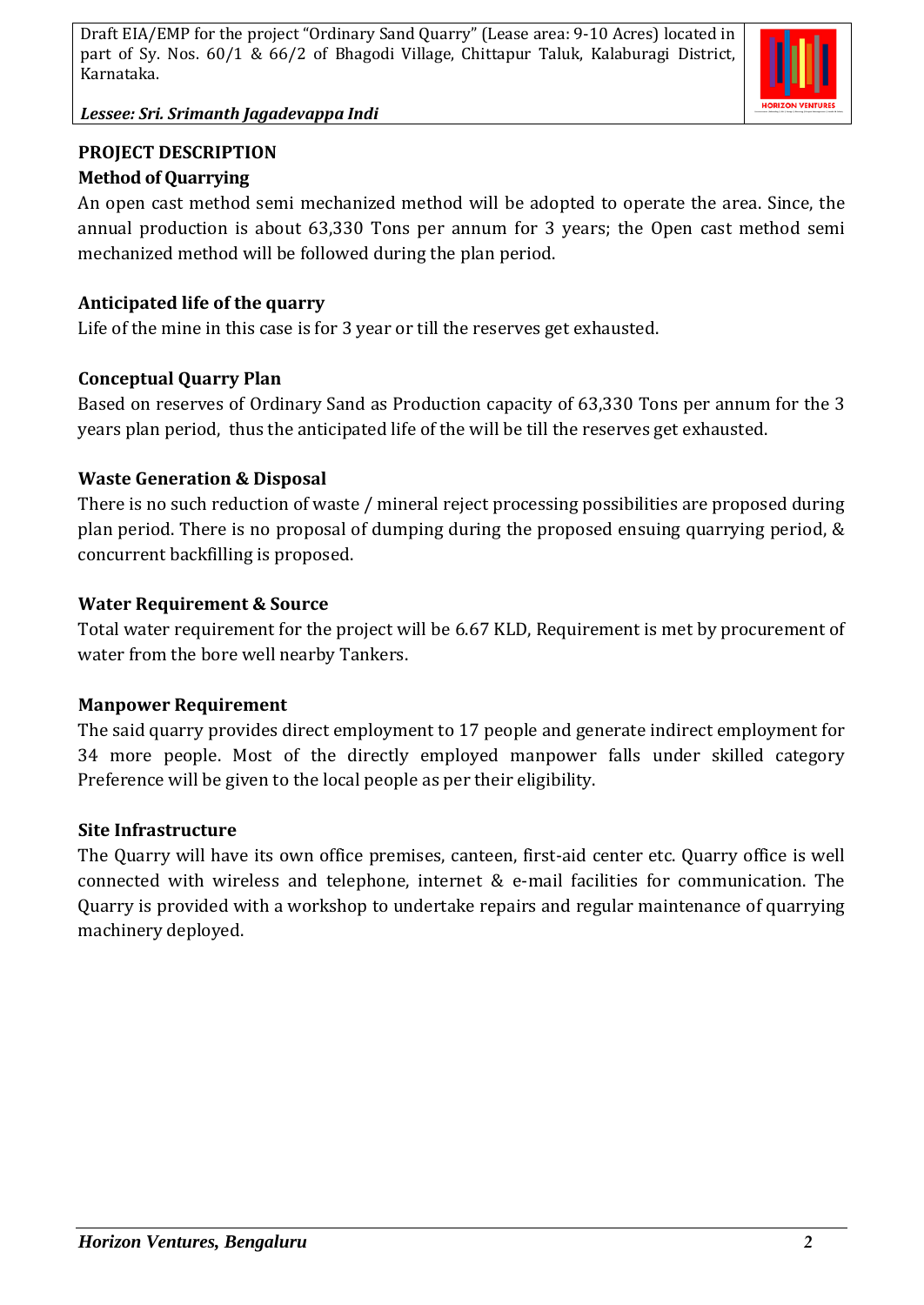

*Lessee: Sri. Srimanth Jagadevappa Indi*

# **EXISTING ENVIRONMENTAL SCENARIO Baseline Environmental Studies Meteorology & Ambient Air Quality**

### **Summary of Meteorological data generated at site (January 2020 to December 2020)**



| <b>Wind Direction</b>             | <b>Frequency</b> % |
|-----------------------------------|--------------------|
| First Predominant Wind Direction  | <b>WSW</b>         |
| Second Predominant Wind Direction | W                  |
| $\vert$ Calm conditions $(\% )$   | 46                 |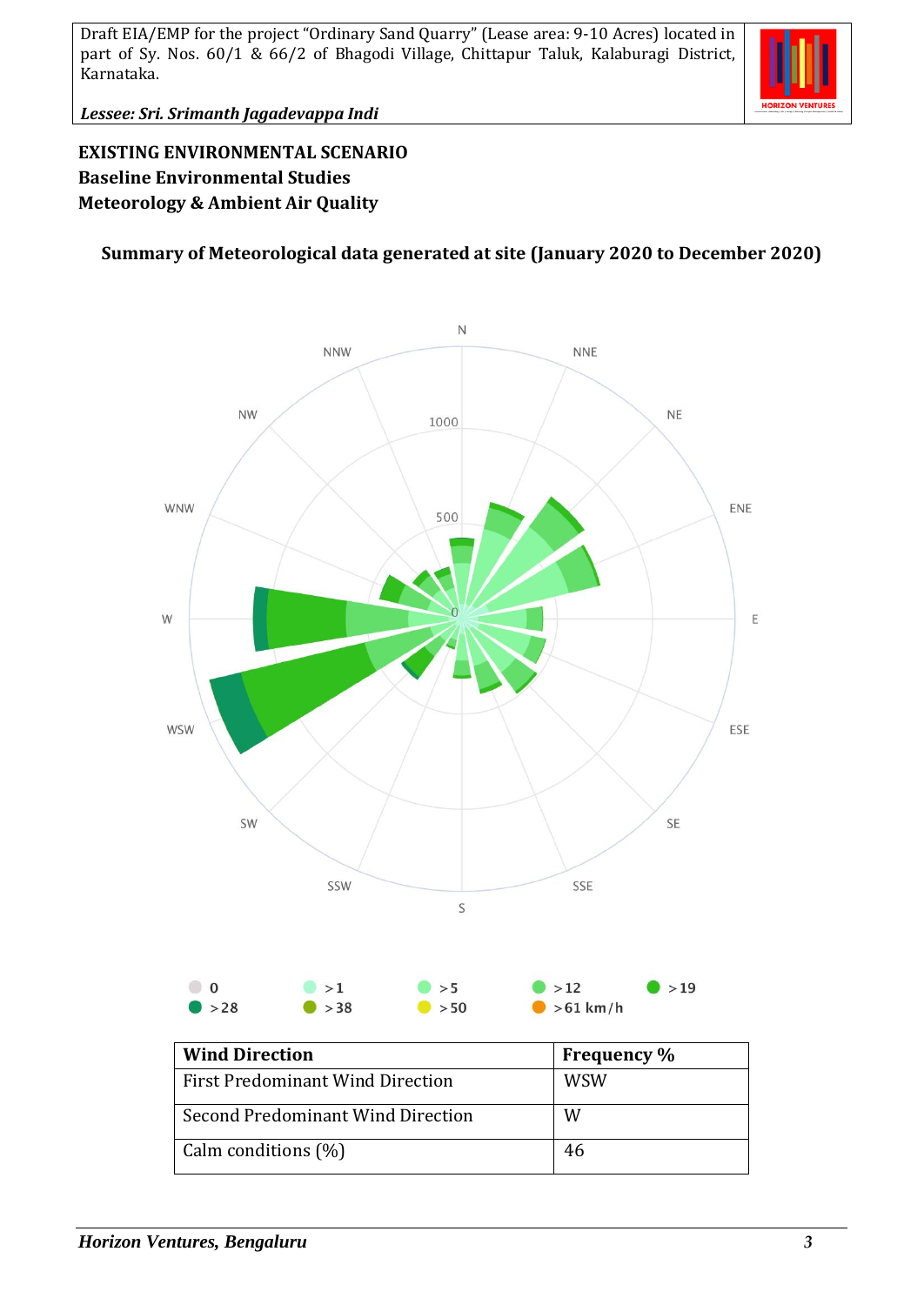*Lessee: Sri. Srimanth Jagadevappa Indi*



### **Ambient Air Quality Status**

From the results, it is observed that the ambient air quality with respect to  $PM_{10}$ ,  $PM_{2.5}$ ,  $SO_2$ , and NOx at all the monitoring locations is within the permissible limits specified by CPCB.

### **Ambient Noise Levels**

Ambient noise level monitoring was carried out at the 9 monitoring locations; those were selected for ambient air quality monitoring. The monitoring results are within limits**.**

### **Biological Environment**

There is no National Park, Wildlife Sanctuary and Biosphere Reserve within 10 km radius.

## **Proposed Biological Environment Conservation Measures**

- Thick Green belt will be developed around Quarry lease area and along transport road.
- Periodic maintenance of mineral transport road
- Regular sprinkling of water through mobile tanker on mineral transport road
- Mineral carrying trucks are loaded with only the stipulated quantity to avoid overloading and covered with tarpaulin to avoid spillage.

## **Socio-economic Environment**

- There is no habitation or private land in the Ordinary Sand. There is no rehabilitation and resettlement involved in the project.
- The said Quarry provides direct employment to 17 people and generates indirect employment for 34 more people. Most of the directly employed manpower falls under skilled category and the respective distribution / numbers is follows. Preference will be given to the local people as per their eligibility.
- The existing infrastructure facilities are sufficient to cater the needs of the Sand Block. However, the Quarry management will take efforts as a part of CER for improvement in civic amenities like sanitation, drinking water facilities, transport road, etc in the nearby villages.

# **ENVIRONMENTAL MONITORING PROGRAM**

An Environmental Management Cell (EMC) will be established in the Quarry under the control of Quarry Manager. The EMC will be headed by an Environmental Officer having adequate qualification and experience in the field of environmental management regular and periodic. Environmental monitoring of Ambient Air Quality, Water table depth, Water quality, Ambient Noise Levels, Soil Quality, CSR activities etc will be carried out through MOEF accredited agencies and reports will be submitted to KSPCB/ Regional office of MoEF&CC.

# **RISK ASSESSMENT & DISASTER MANAGEMENT PLAN**

The assessment of risk in the Sand Blocking project has been estimated for Slope failure, Movement of HEMM, Inundation due to surface water, Dust hazards, Hazards associated with use of Diesel Generator Sets and flooding of lower benches and corresponding mitigation measures are suggested in the EIA/EMP report.